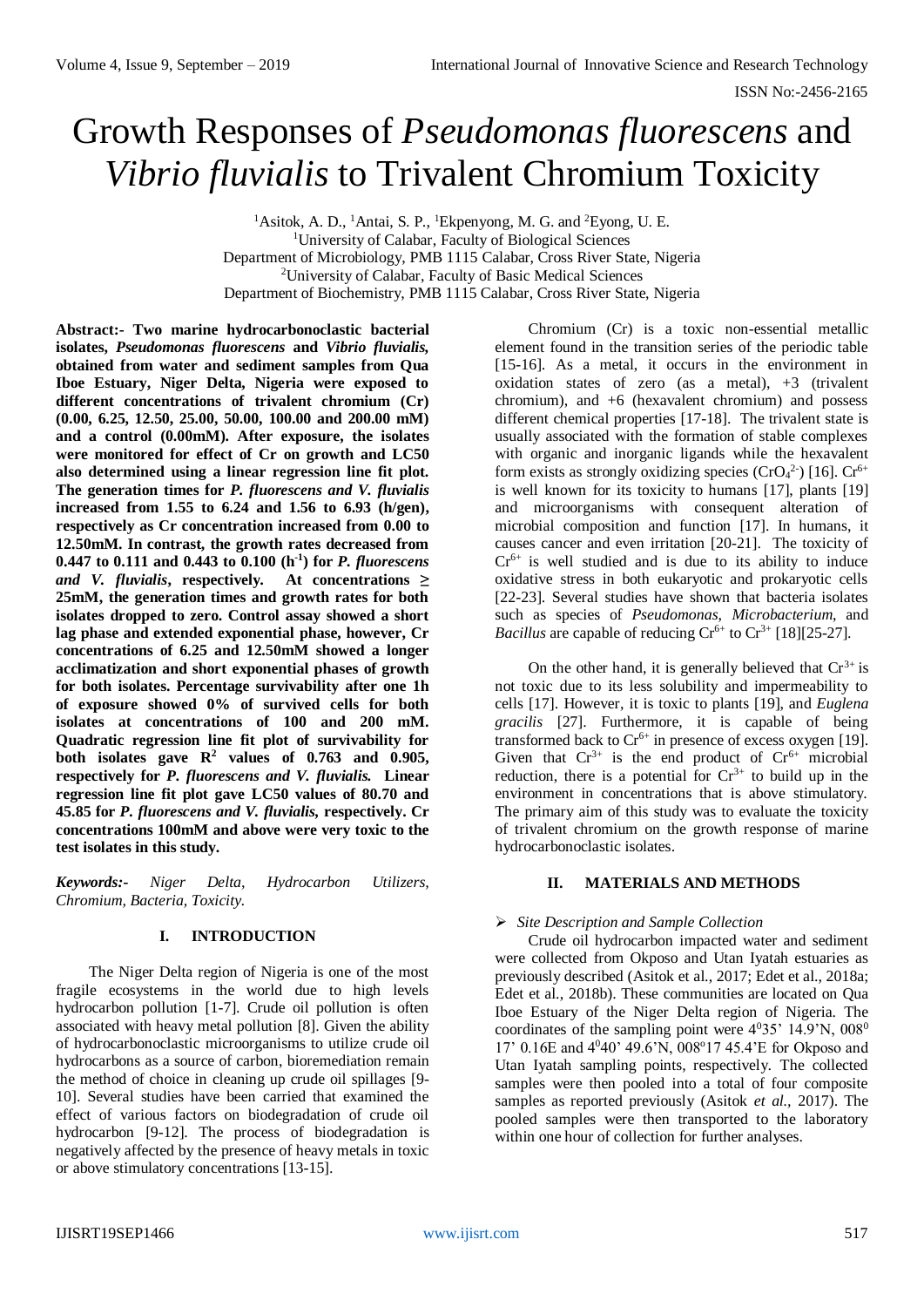### *Sample Preparation and Microbiological Analyses*

Preparation of samples and all microbiological analyses were done using previously reported standard methodologies [4]. Briefly, the pooled samples were then used to carry out ten-fold serial dilution. For the sediment samples, 10g of each sample were dissolved in 90ml of sterile distilled water. For the water sample, 10ml was measured and dissolved in 90ml of sterile distilled water. From each of the samples, 3 sets of dilutions were selected and plated onto freshly plated tryptic soy agar (TSA) and incubated at 30<sup>0</sup>C for 24 - 36 hours. Resulting discrete colonies were then purified via repeated sub-culturing and then stored using agar slopes at  $4\overline{^0C}$  for further use.

### *Screening of Pure Bacterial Isolates for Ability to Utilize Crude Oil*

The purified isolates were further screened for their ability to degrade crude oil. This was done using the vapour phase method pioneered by Thijsee and Van der Linden (1961)[28] and recently reported by Asitok et al (2017)[4]. Approximately, 0.4 ml of the collected Qua Iboe light crude oil was used to uniformly soak one Whatman No 1 filter paper. After soaking, the paper was gently placed on the inside of a petri dish lid and the lid placed gently on the petri dish previously seeded with pure culture of the test isolates on mineral salt medium. The medium was then supplemented with streptomycin and nystatin (250mg/ml) to inhibit fungal growth and then incubated for 48 hours. Resulting colonies resulting colonies were regarded as hydrocarbonoclastic bacteria.

# *Morphological, Biochemical and Molecular Characterization of the Isolates*

Two isolates were selected for morphological and biochemical characterization. This was done usng Microgen ID Kit (Microgen Bioproduct Limited, UK) together with their identification software. In addition, molecular characterization was done using 16s rRNA previously reported [4].. The selected isolates were identified as *Pseudomonas fluorescens* and *Vibrio fluvialis.* 

#### *Determination of the Effect of Chromium on the Growth of the Test Bacterial Isolates*

The method of Dutton *et al*. (1990)[29] also adopted by Odokuma and Okpokwasili (2003)[30] was used but with slight modification. The general toxicity assay protocols included the following basic steps in common namely: cell growth, cell washing or preparation and exposure of washed cells to various concentrations of nickel. The selected bacterial isolates were first cultured in separate nutrient broth tubes for 18 h at room temperature. After growing the cells for 18 hrs, in nutrient broth the cells were then diluted out until an absorbance reading of 0.2 at wavelength of 550nm (A<sub>550nm</sub>) was obtained. The resulting cells were then washed twice using sterile deionized water and standardized using McFarland [31]. One millilitre (1ml) of the washed bacterial cells was exposed to nine millilitre (9ml) of the various concentrations of chromium (6.250, 12.50, 25.00, 50.00, 100.00 and 200mM), and control (0.00) contained 9 ml of deionized distilled water

without addition of any chromium. All treatments and controls were conducted in triplicate for each bacteria isolate. Immediately after exposing the washed cells to various concentrations of Cr, one millilitre (1 ml) of the cell-toxicant mixture was withdrawn for zero hour determinations of viable count and pH. The flasks were incubated at room temperature on a rotary shaker at 220 rpm for 1 hour, for the exposed cells to interact with the various chromium concentrations.

# **III. DATA ANALYSIS**

Effect of chromium on growth was analysed by plotting log number of cells against incubation time using a semi-log plot and analysis of variance (ANOVA). The replicate data obtained for changes in pH as the concentration of chromium increased was subjected to  $x - y$ graph and also ANOVA. For the estimation of the LC50 and  $\mathbb{R}^2$  values for both isolates, a linear regression line fit plot was plotted using the number of survived cells after one hour of exposure against chromium concentration. P values < 0.05 were considered significant.

# **IV. RESULTS**

Results of the experiments investigating the effects of various concentrations of trivalent chromium on the growth of *Pseudomonas fluorescens* OWLB1 and *Vibrio fluvialis* OWPB63 are reported in Table 1. The table shows that growth rates of the bacteria decreased with increasing concentrations of the metal. Analysis of variance of the data in the table reveals no significant ( $p > 0.05$ ) difference in the toxicant effects between the two bacteria.

Figure 1 reveals that the acclimation period of *Pseudomonas fluorescens* OWLB1 in olive oil minimal medium was extended from 1 h in the control medium to 6 h and 12 h in media containing chromium concentrations of 6.25 and 12.5 mM. Chromium concentrations above 25 mM did not permit growth of the bacterium. The figure reveals that stationary phase of growth was reached between 18 and 24 h in both control and the test media that permitted growth of the bacterium, but while logtransformed number of survived cells in the control was as high as 21.776, those in the test media were 16.101 and 13.710 for chromium concentrations of 6.25 and 12.5 mM respectively. Analysis of variance revealed that both time and toxicant concentrations significantly ( $p < 0.05$ ) influenced the responses of *Pseudomonas fluorescens* to chromium exposure. Results of periodic exposure of *Vibrio fluvialis* to various concentrations of chromium are presented in Figure 2. The results are very similar to the one presented for *Pseudomonas fluorescens* above in terms of acclimation periods, time to reach stationary phase and the concentrations of the toxicant not permitting growth. Analysis of variance result also revealed that time and toxicant concentrations significantly ( $p < 0.05$ ) influenced the responses of the bacterial population to the toxicant. An appropriate comparison of the response patterns of the two bacteria to chromium intoxication is presented in Figure 3. The figure shows that chromium concentration of 50 mM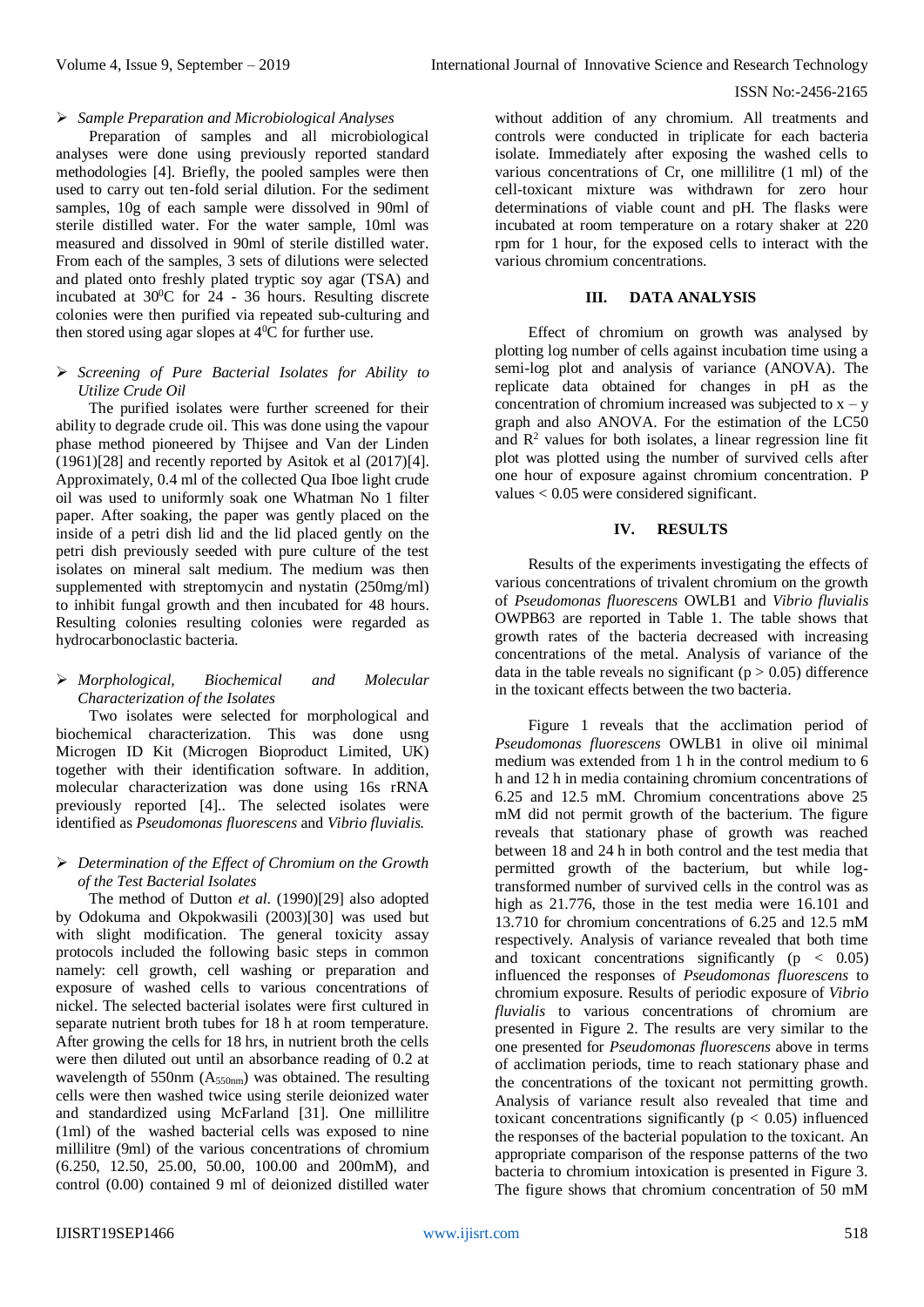supported growth of *Pseudomonas fluorescens* with a percent number of survived cells of 98.95 % at 1 h. the corresponding response of *Vibrio fluvialis* as presented in the figure was 8.89 %.

The results of regression analyses of influence of chromium concentrations on percent number of survived cells are presented in Figures 4, 5, 6 and 7. Figure 4 is a quadratic regression line fit plot of chromium concentrations against percent number of survived cells of *Pseudomonas fluorescens* OWLB1 and presents an R<sup>2</sup> value of 0.7638. This value differs from the one obtained by the linear regression plot of 0.724 in Figure 5. This figure also shows that the lethal concentration 50 (LC50) of chromium is 80.70 mM. Figures 6 and 7 are respectively the quadratic and linear regression line fit plots of chromium concentrations against percent number of survived cells of *Vibro fluvialis* OWPB63. Figure 6 shows an  $R^2$  value of 0.9059 while Figure 7 presents an  $R^2$  value of 0.6281 with an LC50 value of 45.85 mM.

Figure 8 presents the pH dynamics of medium containing *Pseudomonas fluorescens* under the influence of

various concentrations of chromium. The figure shows that initial exposure of a population of the bacterium to chromium concentration of 200 mM reduced the pH from 7.00 in the control to 4.05. The pH reductions in media with chromium concentrations lower than 200 mM were not as significant. While the pH reductions in the control and lower concentrations of chromium were near neutrality at the end of the study period (48 h), however, at 200 mM, the pH of the test medium dropped to 3.18. Analysis of variance revealed that both time and concentration made significant ( $p = 0.000$ ) contributions to the pH responses. Figure 9 shows that initial exposure of *Vibrio fluvialis* cells to chromium concentrations less than 200 mM slightly reduced medium pH from 7.00. Incubation of bacteria for 48 h resulted in the increase of the pH to slightly alkaline values with chromium concentration 6.25 mM producing a pH of 7.77. Quite significantly medium pH with chromium concentration of 200 mM which was initially (0 h) 4.00 only increased to 4.35 at the end of the study. Similarly, analysis of variance revealed that exposure time and toxicant concentrations were significantly ( $p = 0.000$ ) responsible for pH dynamics in the test media with chromium concentration.

|                        | Percent survival at 1 h $(\%)$ |                     | Growth rate $(h^{-1})$     |                     | Generation time (h/gen)    |                     |
|------------------------|--------------------------------|---------------------|----------------------------|---------------------|----------------------------|---------------------|
| Chromium conc.<br>(mM) | Pseudomonas<br>fluorescens     | Vibrio<br>fluvialis | Pseudomonas<br>fluorescens | Vibrio<br>fluvialis | Pseudomonas<br>fluorescens | Vibrio<br>fluvialis |
| $\mathbf{0}$           | $\boldsymbol{0}$               | $\boldsymbol{0}$    | 0.447                      | 0.443               | 1.55                       | 1.56                |
| 6.25                   | 91.1                           | 82.1                | 0.21                       | 0.21                | 3.3                        | 3.3                 |
| 12.5                   | 81.67                          | 78.95               | 0.111                      | 0.1                 | 6.24                       | 6.93                |
| 25                     | 75.53                          | 76.84               | $\overline{0}$             | $\overline{0}$      | $\boldsymbol{0}$           | $\boldsymbol{0}$    |
| 50                     | 98.95                          | 8.89                | $\overline{0}$             | $\overline{0}$      | $\boldsymbol{0}$           | $\mathbf{0}$        |
| 100                    | $\boldsymbol{0}$               | $\mathbf{0}$        | $\boldsymbol{0}$           | $\overline{0}$      | $\boldsymbol{0}$           | $\boldsymbol{0}$    |
| 200                    | $\boldsymbol{0}$               | $\boldsymbol{0}$    | 0                          | $\boldsymbol{0}$    | $\boldsymbol{0}$           | $\boldsymbol{0}$    |

Table 1:- Effect of Chromium on Growth of Bacteria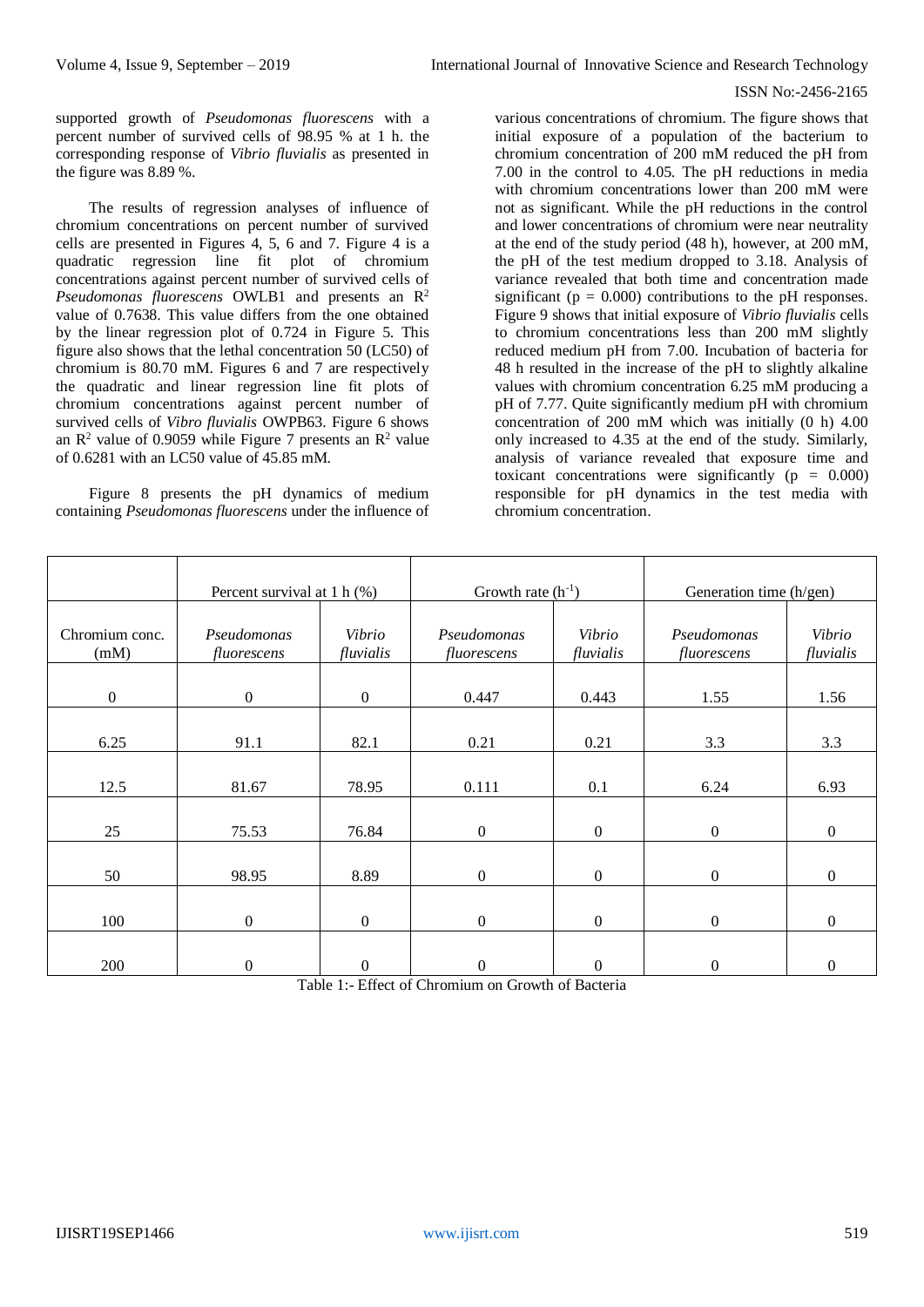

Fig 1:- Effect of Chromium on Growth of *Pseudomonas fluorescens* OWLB1 (Legend Indicates Chromium Concentrations [%])



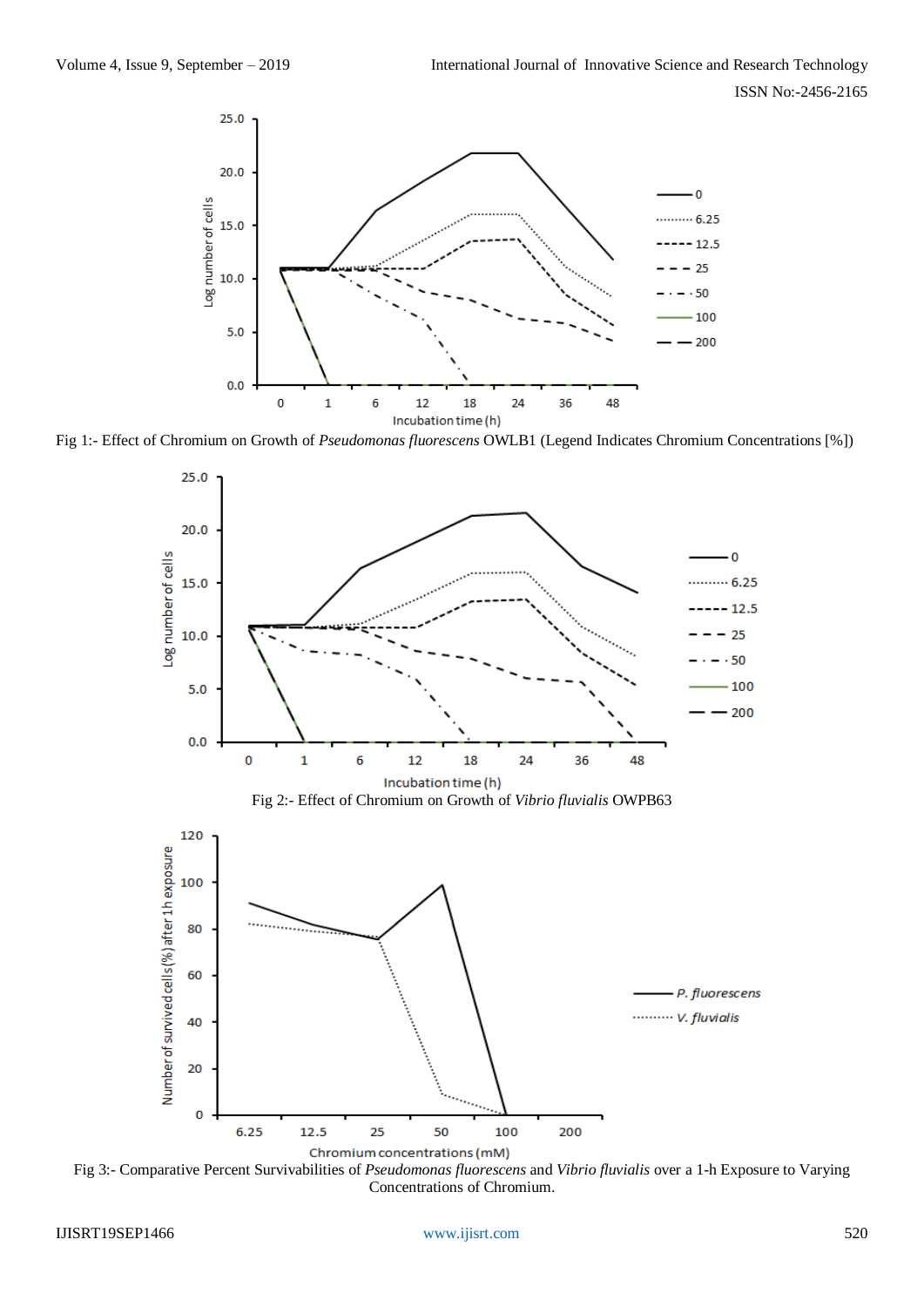

Fig 4:- Quadratic Regression Line Fit Plot of Percent Survivability of *Pseudomonas fluorescens* OWLB1 after a 1-h Exposure to Various Concentrations of Chromium



Fig 5:- Linear Regression Line Fit Plot Showing Lethal Concentration 50 (LC50) of Chromium to *Pseudomonas fluorescens* OWLB1 After 1 h Exposure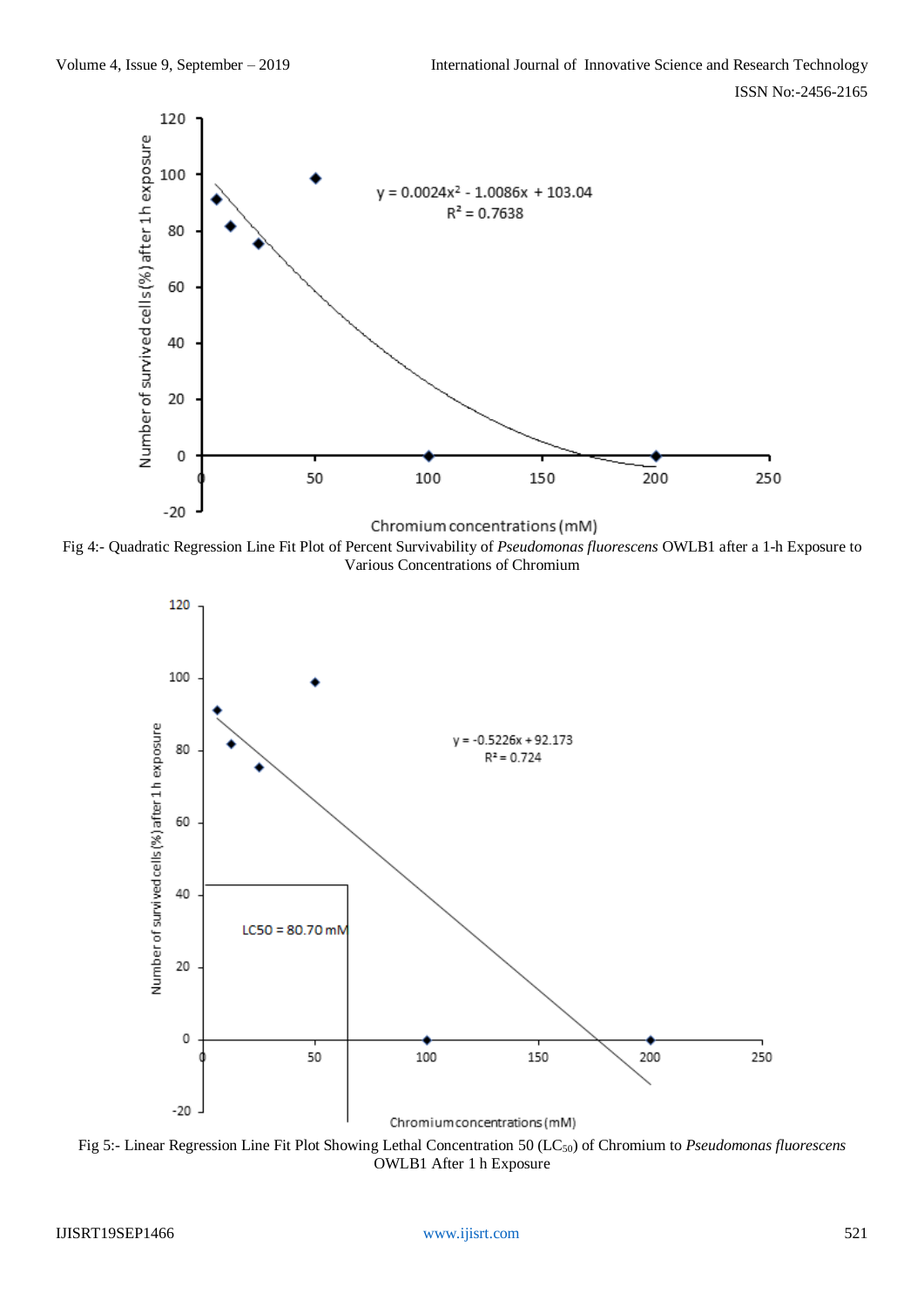

Fig 6:- Quadratic Regression Line Fit Plot of Percent Survivability of *Vibrio fluvialis* OWPB63 after a 1-h Exposure to Various Concentrations of Chromium



Fig 7:- Linear regression line fit plot showing lethal concentration 50 (LC50) of chromium to *Vibrio fluvialis* OWPB63 after 1 h exposure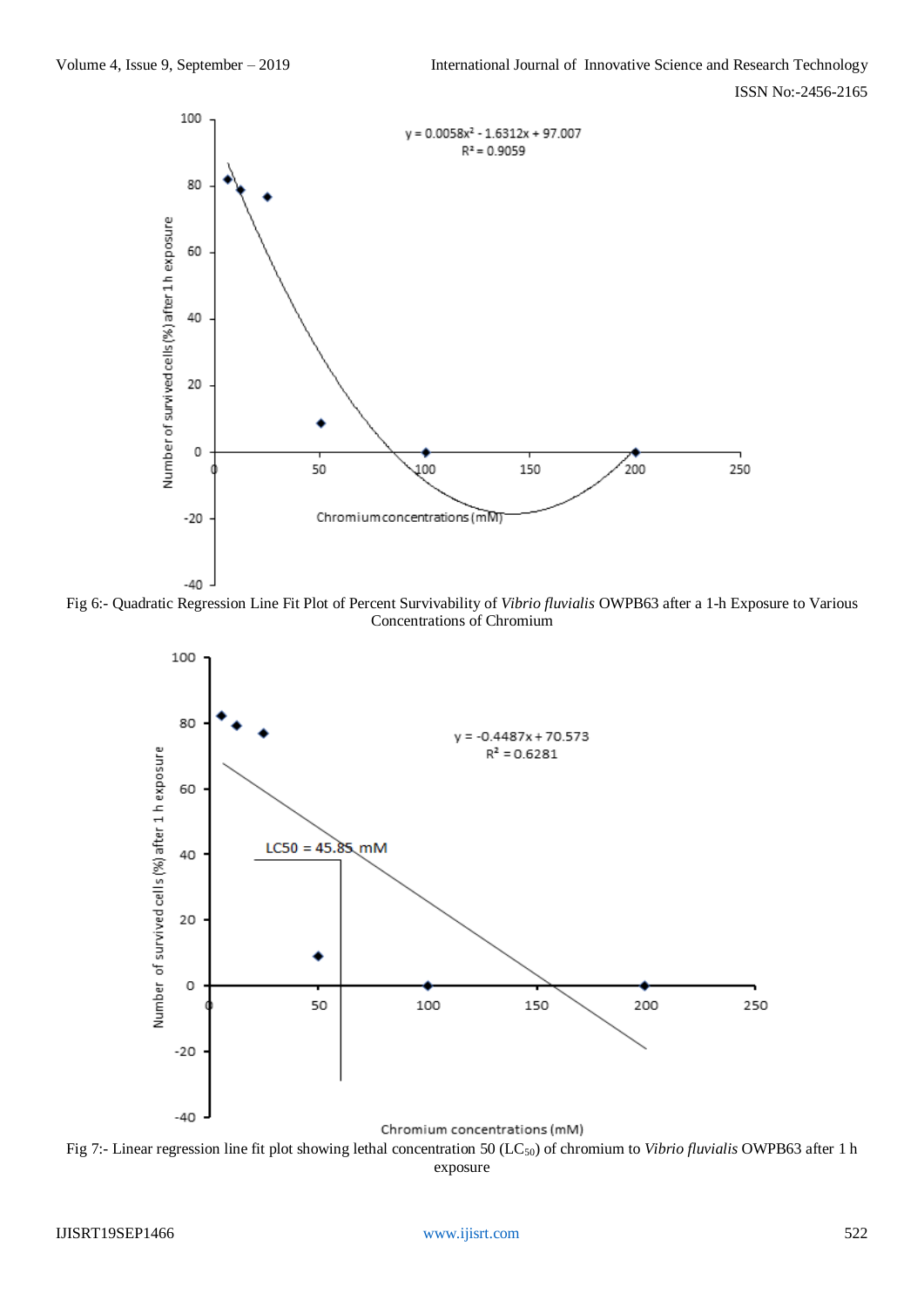

Fig 8:- Effect of Chromium on pH Dynamics During Growth of *Pseudomonas fluorescens* OWLB1 in Olive Oil Minimal Medium. Legend Indicates Chromium Concentrations [mM].



Fig 9:- Effect of Chromium on pH Dynamics during Growth of *Vibrio fluvialis* OWPB63 in Casein Minimal Medium. Legend Indicates Chromium Concentrations [mM]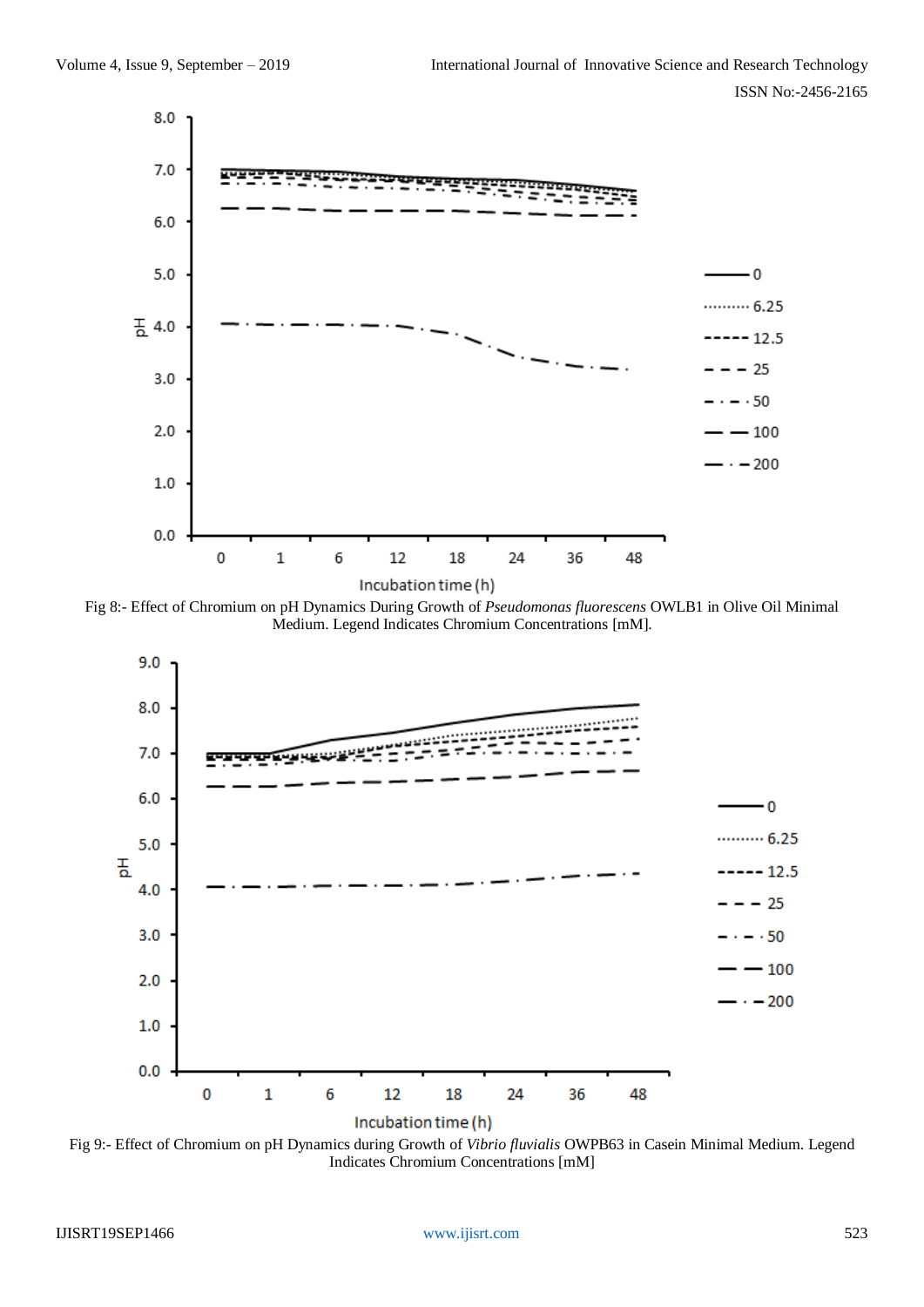#### **V. DISCUSSION**

The results of the influence of chromium on the growth parameters of the test bacteria showed that chromium concentrations above 12.5 % did not permit growth of the test bacteria, However, exposure time played a significant ( $p < 0.05$ ) role in the determination of its toxic effect. Acclimation period of *Pseudomonas fluorescens*  OWLB1 in olive oil minimal medium was extended from 1 h in the control medium to 6 h and 12 h in media containing chromium concentrations of 6.25 and 12.5 mM. Chromium concentrations above 25 mM did not permit growth of the bacterium. Quite significantly, chromium concentration of 50 mM increased the number of survived cells higher than that of the control. This observation suggests that this concentration of trivalent chromium might be necessary for triggering the formation of metalloproteins necessary for metal immobilization thus reducing toxicity and permitting growth [12]. It is also possible that by reason of the nutritional significance of chromium in this oxidation state, their presence increases the activity of relevant enzymes active in protein synthesis. Stationary phase of growth was reached between 18 and 24 h in both control and the test media that permitted growth of the bacterium. Analysis of variance revealed that both time and toxicant concentrations significantly ( $p < 0.05$ ) influenced the responses of *Pseudomonas fluorescens* to chromium exposure. The results of regression analysis of data of influences of chromium *on Pseudomonas fluorescens* present an  $\mathbb{R}^2$  value of 0.7638 in the quadratic model. This value differs from the one obtained by the linear regression plot of 0.724 which gives the lethal concentration 50 (LC50) of chromium as 80.70 mM. These results suggest that the linear regression model alone was able to explain 72.4 % of the growth responses of the bacterium in relation with chromium concentrations and that 27.4 % of the responses may be due to other causes presumably exposure time and pH reductions.

Reports on the enhancing influence of pH on metal toxicity to bacteria have been well documented [12,32]. Both reports working on cadmium suggested that low pH increases cadmium toxicity in particular, or heavy metals in general, because at low pH, the concentration of dissociated or free metal ions increases, thus increasing the rate of uptake by test bacteria. By concentration-dependent killing, the toxic metal interacts optimally with biological targets and uncouples relevant physiological functions or induces a general oxidative stress in aerobic bacteria, such as the one considered in this study.

The lower coefficient of determination,  $R^2$  value of 0.6281 obtained by linear regression of chromium concentrations against growth of *Vibrio fluvialis* OWPB63 and a much higher one (0.9059) obtained by quadratic line fit plot suggest that chromium was more toxic to this bacterium than to *Pseudomonas fluorescens*. This is further confirmed by the lower LC50 value of 45.85 mM. The results also suggest that 90.59 % of the growth inhibition responses of *Vibrio fluvialis* were due to chromium

intoxication and that the responses were only marginally linear.

While the pH reductions in the control and lower concentrations of chromium in *Pseudomonas fluorescens* test media were near neutrality at the end of the study period, that in the 200 mM test medium dropped to 3.18. Analysis of variance of data revealed that both time and metal concentration made significant  $(p = 0.000)$ contributions to the pH responses but toxicant concentration mediated by far the greater part of the toxic effect. This result confirms the earlier suggestion of pHenhanced chromium toxicity but indicate that the pH enhancement is concentration-dependent since low chromium concentrations did not significantly influence growth of the bacterium. The high LC50 value confirms this.

The initial exposure of *Vibrio fluvialis* cells to chromium concentrations less than 200 mM resulted in reductions in initial medium pH. Incubation of bacteria for 48 h resulted in the increase of the pH to slightly alkaline values with chromium concentration 6.25 mM producing a pH of 7.77. This pH increase above neutrality is presumably a result of production of alkaline protease by the bacterium. Production of alkaline protease by species of *Vibrio* especially *Vibrio mimicus* has earlier been reported [33]. In their report, optimal protease was attained at pH 9.0. In our earlier study, *Vibrio fluvialis* strain OWPB63 produces alkaline protease at pH 8.09 [4]. Quite significantly medium pH with chromium concentration of 200 mM which was initially (0 h) 4.00 only increased to 4.35 at the end of the study. Analysis of variance revealed that exposure time and toxicant concentrations were significantly ( $p = 0.000$ ) responsible for pH dynamics in the test media with chromium concentration.

#### **VI. CONCLUSION**

The results of this study suggest that chromium exert toxicity on the selected hydrocarbonoclastic bacteria that was time and concentration dependent. *P. fluorescens*  survival rate was higher and better than that of *V. fluvialis* with concentrations of 50mM and less. As the concentrations increased, a gradual decrease in microbial activities as seen in the reduced growth rates, extended acclimatization period and short exponential phases were observed. The LC50 for *V. fluvialis* was 45.85mM while that of *P. fluorescens* was 80.70mM*.* Interestingly, pH values between 4.0 and neutral appeared to favour growth of both isolates at higher concentrations of chromium. Chromium although is a non-essential heavy metal, our findings suggest that higher concentration  $> 50$ mM is associated with microbial toxicity.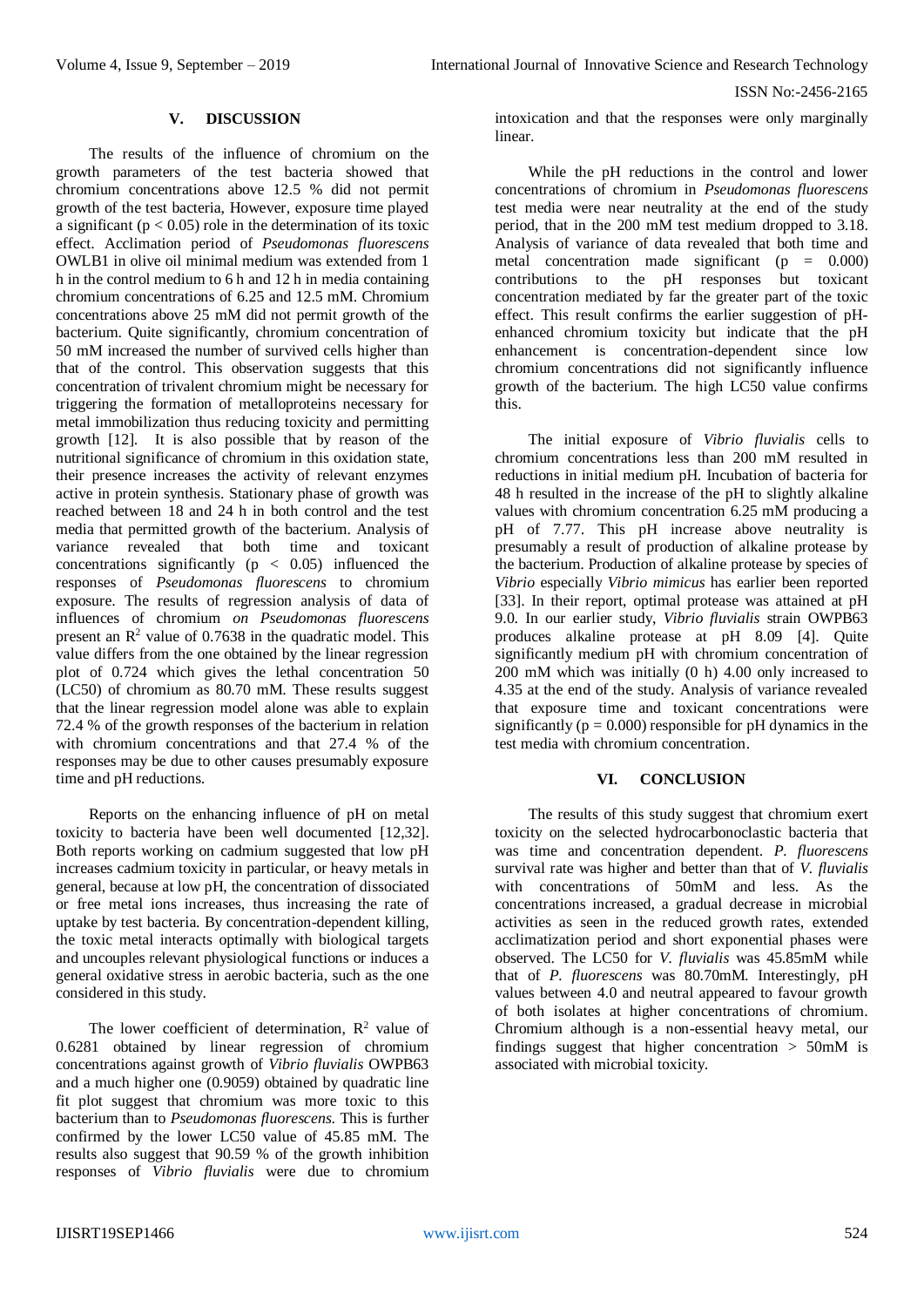#### **REFERENCES**

- [1]. Antai SP. Biodegradation of Bonny Light crude oil by Bacillus sp and Pseudomonas sp. Waste Management. 1990;10:61-64.
- [2]. Antai SP, Mgbomo E. Distribution of hydrocarbon utilizing bacteria in the Ahoada Oil-spilled areas. Microbios Letters. 1989; 40:137-143.
- [3]. UNEP (2011). *Environmental Assessment of Ogoniland*. *International Standard Book Number* 978- 92-807-3130-9 (pp. 1–25).
- [4]. Asitok AD, Antai SP, Ekpenyong MG. Water soluble fraction of crude oil uncouples protease biosynthesis and activity in hydrocarbonoclastic bacteria; Implication for natural attenuation. International Journal of Sciences, 2017; 6(7).
- [5]. Daniel IE, Nna PJ. Total petroleum hydrocarbon concentration in surface water of Cross River estuary, Niger Delta, Nigeria. Asian Journal of Environment & Ecology. 2017; 1(2), 1-7.
- [6]. Udofia UU, Edet UO, Antai SP. Potential Benefits of applying "Omics" Technology in cleaning up crude oil spillages in the Niger Delta Region of Nigeria. Journal of Advances. 2018; 15(2):1-8.
- [7]. Edet UO, Antai SP. Correlation and Distribution of Xenobiotics Genes and Metabolic Activities with level of Total petroleum hydrocarbon in soil, sediment, and estuary water in the Niger Delta. Asian Journal of Biotechnology and Genetic Engineering. 2018; 1(1):1-10.
- [8]. Ogbo EM, Okhuoya JA. Bioavailability of some heavy metals in crude oil contaminated soils remediated with Pleurotus tuber-regium Fr. Singer. Asian Journal of Biological Sciences. 2011; 4(1), 53- 61.
- [9]. Vidali M. (2001). Bioremediation: An overview. Pure Applied Chemistry. 2001; 73 (7):1163–1172.
- [10]. Das N, Chandran P. Microbial Degradation of Petroleum Hydrocarbon contaminants: An Overview. Biotechnology Research International, 2011; doi:10.4061/2011/941810.
- [11]. Atlas RM. Effects of temperature and crude oil composition on petroleum biodegradation Appl. Microbiol. 1975; 30: 119-124.
- [12]. Atlas RM. Biodegradation of hydrocarbons in the environment, In: *Environmental Biotechnology:*  Reducing Risks from Environmental Chemicals through Biotechnology (G.S. Omenn, ed), pp. 211- 222, Plenum, New York;1988.
- [13]. Ekpenyong MG, Antai SP. Cadmium toxicity on species of *Bacillus* and *Pseudomonas* during growth on crude oil. Trends in Applied Sciences Research. 2007; 2(2): 115-123
- [14]. Gikas P, Sengor SS, Ginn T, Peyton B. The effects of heavy metals and temperature on microbial growth and lag. Global NEST, 2009; 11(3): 325-332.
- [15]. Mbachu AE, Mbachu NA, Chukwura EI. pHdependent heavy metal toxicity differentials in fungal

isolates during biodegradation of spent engine oil. American Journal of Current Microbiology. 2019; 7(1): 1-11.

- [16]. Duffus JH. "Heavy metals" A meaningless term? (IUPAC technical report). Pure Appl Chem. 2002; 74:793-807.
- [17]. United States Environmental Protection Agency (1998). Toxicological review of trivalent chromium. Available a[t http://www.epa.gov/iris.](http://www.epa.gov/iris)
- [18]. Focardi S, Pepi M, Focardi SE. Microbial Reduction of Hexavalent Chromium as a Mechanism of Detoxification and Possible Bioremediation Applications. Biodegradation life of science, 2013; 321-348[. http://dx.doi.org/10.5772/56365.](http://dx.doi.org/10.5772/56365)
- [19]. Anyanwu CU, Ezaka E. (2011). Growth Responses of Chromium (vi) Tolerant Bacteria to Different Concentrations of Chromium. International Journal of Basic & Applied Sciences IJBAS-IJENS. 2011;11(5):41-45.
- [20]. Vajpayee P, Sharma SC, Tripathi RD, Rai UN, Yunus M. Bioaccumulation of chromium and toxicity to photosynthetic pigments, nitrate reductase activity and protein content of Nelumbo nucifera Gaertn. Chemosphere. 1999; 39:2159-2169.
- [21]. Gibb HJ, Lees PS, Pinsky PF, Rooney BC. Lung cancer among workers in chromium chemical production. American Journal of Industrial Medicine 2000;38 115–126
- [22]. Cervantes C, Campos-Garcia J, Devars S, Gutierrez-Corona F, Loza-Tavera, H, Torres-Guzman T, Moreno-Sanchez R. Interactions of chromium with microorganisms and plants. FEMS Microbiology Reviews. 2001; 25 (2001) :335-347
- [23]. Xu XR, Li HB, Gu J-D. Reduction of hexavalent chromium by ascorbic acid in aqueous solutions. Chemosphere 2004;57 609–613.
- [24]. Xu XR, Li HB, Gu J-D., Li XY. Kinetics of the reduction of chromium (VI) by vitamin C. Environmental Toxicology and Chemistry 2005;24 1310–1314.
- [25]. Mondaca MA, Gonzalez, CL, Zaror, CA. Isolation, characterization and expression of a plasmid encoding chromate resistance and reduction in *Pseudomonas putiva* KT2441. J. Appl. Microbiol. 2005; 26: 367- 368.
- [26]. Pattanapipaisal P, Brown, NL, Malaskie, LFF. Chromate reduction and 16S rRNA identification of bacterial isolates from a Cr (vi) contaminated site*.*  Appl. Microbiol. Biotechnol. 2001; 57:257-258.
- [27]. Shen, H, Wang, Y. Characterization of enzymatic reduction of hexavalent chromium by *Escherichia coli*  ATCC33456. Appl. Environ. Microbiol. 1993; 59:3771-3777.
- [28]. Brochiero E, Bonaly J, Mestre JC. Toxic action of hexavalent chromium on *Euglena gracilis* strain Z grown under heterotrophic conditions. Arch. Environ. Contam. Toxicol. 1984; 13, 603-608.